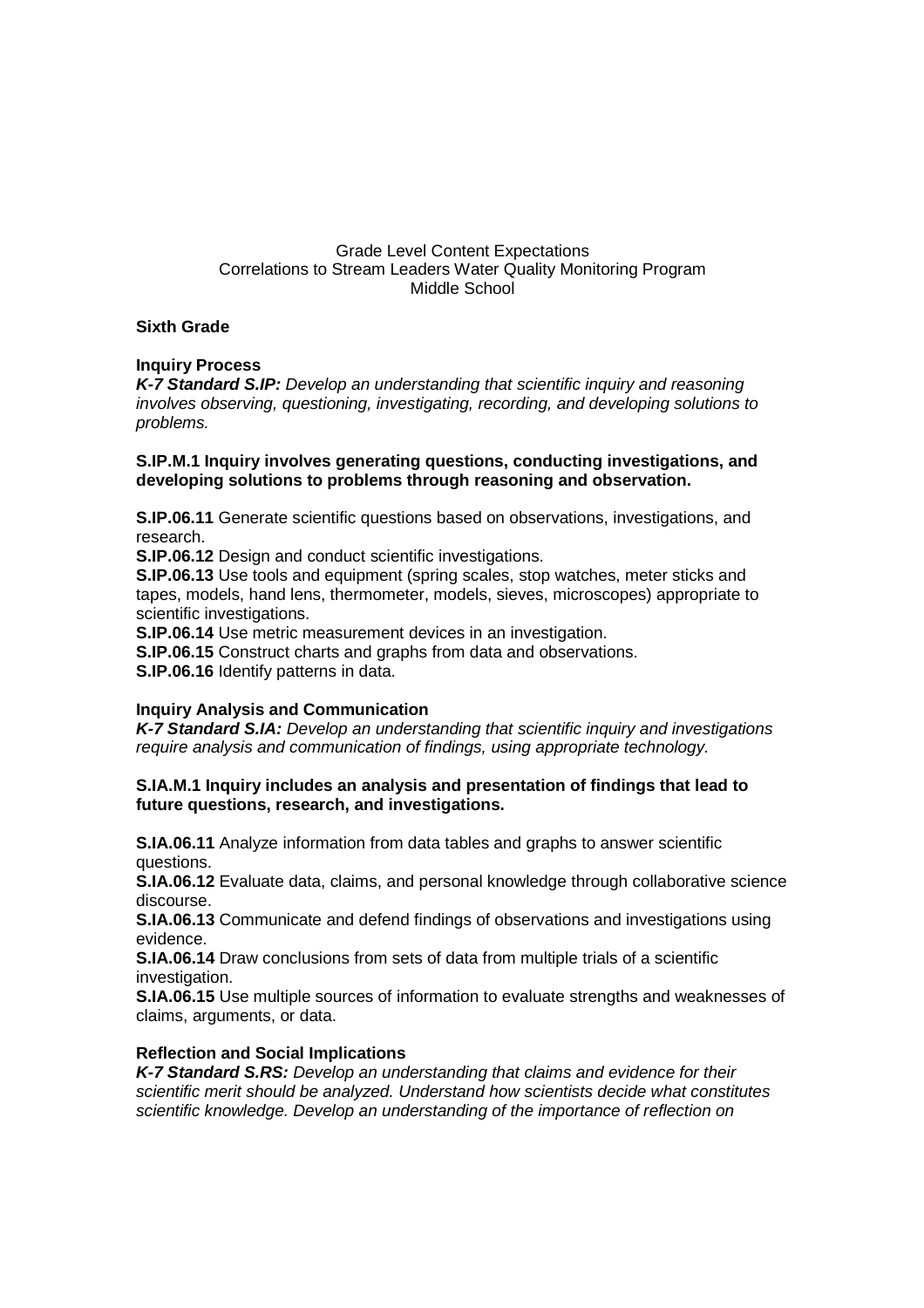scientific knowledge and its application to new situations to better understand the role of science in society and technology.

#### **S.RS.M.1 Reflecting on knowledge is the application of scientific knowledge to new and different situations. Reflecting on knowledge requires careful analysis of evidence that guides decision-making and the application of science throughout history and within society.**

**S.RS.06.11** Evaluate the strengths and weaknesses of claims, arguments, and data. **S.RS.06.12** Describe limitations in personal and scientific knowledge.

**S.RS.06.13** Identify the need for evidence in making scientific decisions.

**S.RS.06.14** Evaluate scientific explanations based on current evidence and scientific principles.

**S.RS.06.15** Demonstrate scientific concepts through various illustrations, performances, models, exhibits, and activities. .

**S.RS.06.17** Describe the effect humans and other organisms have on the balance of the natural world.

#### **Ecosystems**

**K-7 Standard L.EC:** Develop an understanding of the interdependence of the variety of populations, communities and ecosystems, including those in the Great Lakes region. Develop an understanding of different types of interdependence and that biotic (living) and abiotic (non-living) factors affect the balance of an ecosystem. Understand that all organisms cause changes, some detrimental and others beneficial, in the environment where they live.

**L.EC.M.1 Interactions of Organisms- Organisms of one species form a population. Populations of different organisms interact and form communities. Living communities and nonliving factors that interact with them form ecosystems.** 

**L.EC.06.11** Identify and describe examples of populations, communities, and ecosystems including the Great Lakes region. \*

#### **L.EC.M.3 Biotic and Abiotic Factors- The number of organisms and populations an ecosystem can support depends on the biotic (living) resources available and abiotic (nonliving) factors, such as quality of light and water, range of temperatures, and soil composition.**

**L.EC.06.31** Identify the living (biotic) and nonliving (abiotic) components of an ecosystem.

**L.EC.06.32** Identify the factors in an ecosystem that influence changes in population size.

#### **L.EC.M.4 Environmental Impact of Organisms- All organisms (including humans) cause change in the environment where they live. Some of the changes are harmful to the organism or other organisms, whereas others are helpful.**

**L.EC.06.41** Describe how human beings are part of the ecosystem of the Earth and that human activity can purposefully, or accidentally, alter the balance in ecosystems. **L.EC.06.42** Predict possible consequences of overpopulation of organisms, including humans, (for example: species extinction, resource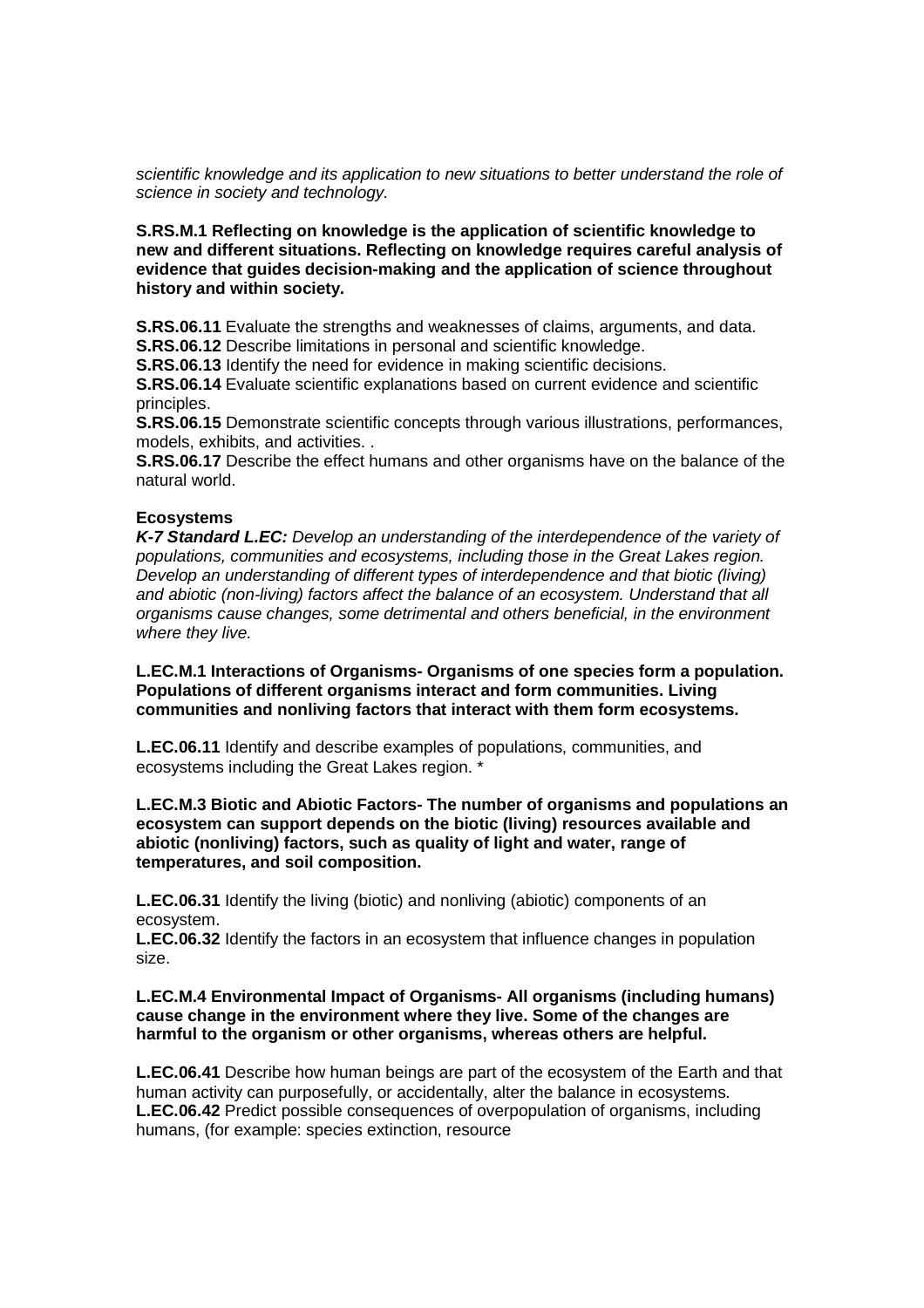### **Seventh Grade**

#### **Inquiry Process**

**K-7 Standard S.IP:** Develop an understanding that scientific inquiry and reasoning involves observing, questioning, investigating, recording, and developing solutions to problems.

### **S.IP.M.1 Inquiry involves generating questions, conducting investigations, and developing solutions to problems through reasoning and observation.**

**S.IP.07.11** Generate scientific questions based on observations, investigations, and research.

**S.IP.07.12** Design and conduct scientific investigations.

**S.IP.07.13** Use tools and equipment (spring scales, stop watches, meter sticks and tapes, models, hand lens, thermometer, models, sieves, microscopes, hot plates, pH meters) appropriate to scientific investigations.

**S.IP.07.14** Use metric measurement devices in an investigation.

**S.IP.07.15** Construct charts and graphs from data and observations.

**S.IP.07.16** Identify patterns in data.

#### **Inquiry Analysis and Communication**

**K-7 Standard S.IA:** Develop an understanding that scientific inquiry and investigations require analysis and communication of findings, using appropriate technology.

#### **S.IA.M.1 Inquiry includes an analysis and presentation of findings that lead to future questions, research, and investigations.**

**S.IA.07.11** Analyze information from data tables and graphs to answer scientific questions.

**S.IA.07.12** Evaluate data, claims, and personal knowledge through collaborative science discourse.

**S.IA.17.13** Communicate and defend findings of observations and investigations. **S.IA.07.14** Draw conclusions from sets of data from multiple trials of a scientific investigation to draw conclusions.

**S.IA.07.15** Use multiple sources of information to evaluate strengths and weaknesses of claims, arguments, or data.

#### **Reflection and Social Implications**

**K-7 Standard S.RS:** Develop an understanding that claims and evidence for their scientific merit should be analyzed. Understand how scientists decide what constitutes scientific knowledge. Develop an understanding of the importance of reflection on scientific knowledge and its application to new situations to better understand the role of science in society and technology.

**S.RS.M.1 Reflecting on knowledge is the application of scientific knowledge to new and different situations. Reflecting on knowledge requires careful analysis of evidence that guides decision-making and the application of science throughout history and within society.**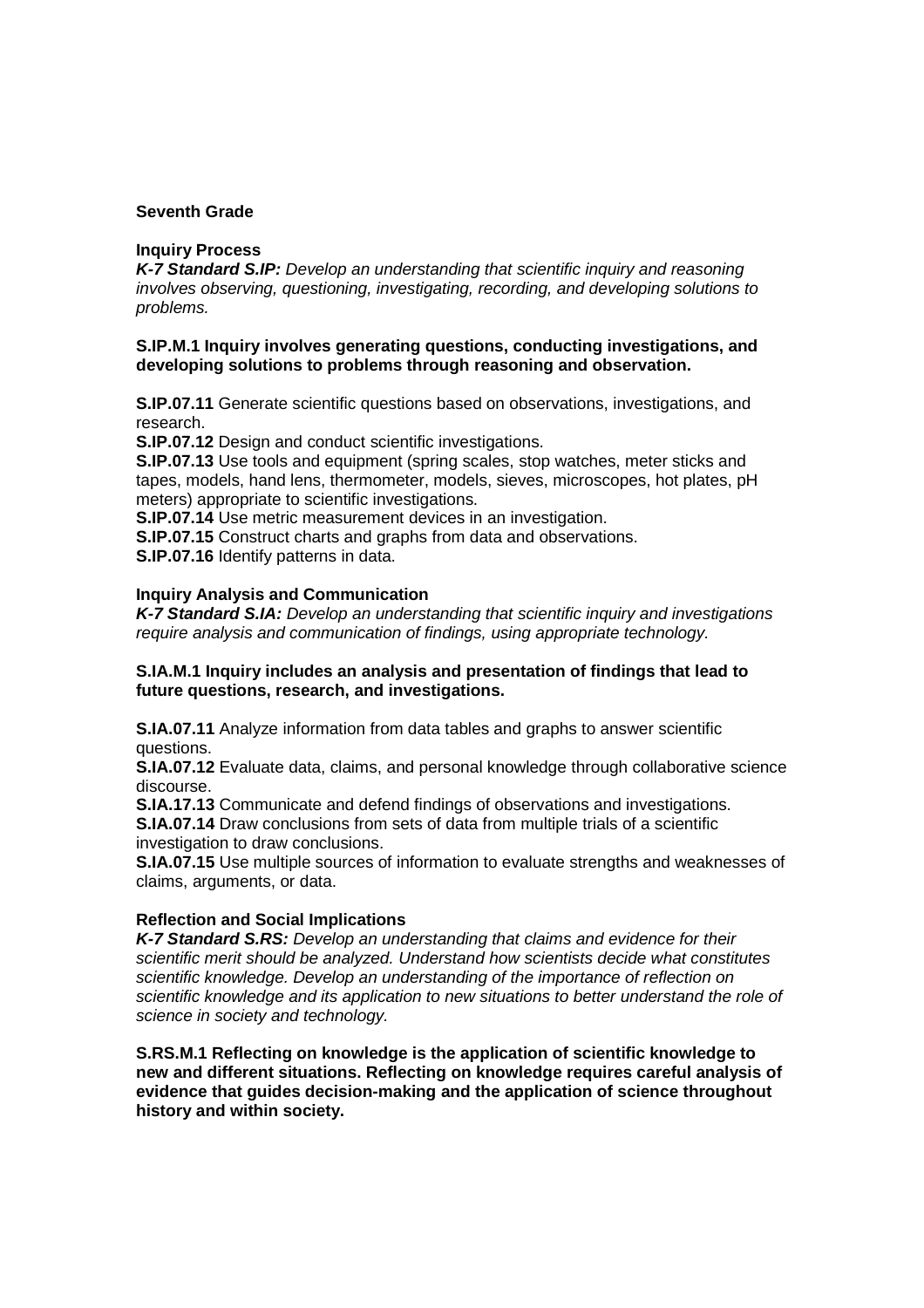**S.RS.07.11** Evaluate the strengths and weaknesses of claims, arguments, and data. **S.RS.07.12** Describe limitations in personal and scientific knowledge.

**S.RS.07.13** Identify the need for evidence in making scientific decisions.

**S.RS.07.14** Evaluate scientific explanations based on current evidence and scientific principles.

**S.RS.07.15** Demonstrate scientific concepts through various illustrations, performances, models, exhibits, and activities.

**S.RS.07.16** Design solutions to problems using technology.

**S.RS.07.17** Describe the effect humans and other organisms have on the balance of the natural world.

**S.RS.07.18** Describe what science and technology

#### **Earth Systems**

#### **E.ES.M.4 Human Consequences- Human activities have changed the land, oceans, and atmosphere of the Earth resulting in the reduction of the number and variety of wild plants and animals, sometimes causing extinction of species.**

**E.ES.07.41** Explain how human activities (surface mining, deforestation, overpopulation, construction and urban development, farming, dams, landfills, and restoring natural areas) change the surface of the Earth and affect the survival of organisms.

**E.ES.07.42** Describe the origins of pollution in the atmosphere, geosphere, and hydrosphere, (car exhaust, industrial emissions, acid rain, and natural sources), and how pollution impacts habitats, climatic change, threatens or endangers species.

**K-7 Standard E.ES:** Develop an understanding of the warming of the Earth by the sun as the major source of energy for

phenomenon on Earth and how the sun's warming relates to weather, climate, seasons, and the water cycle. Understand how human interaction and use of natural resources affects the environment.

#### **E.ES.M.8 Water Cycle- Water circulates through the four spheres of the Earth in what is known as the "water cycle."**

**E.ES.07.82** Analyze the flow of water between the components of a watershed, including surface features (lakes, streams, rivers, wetlands) and groundwater.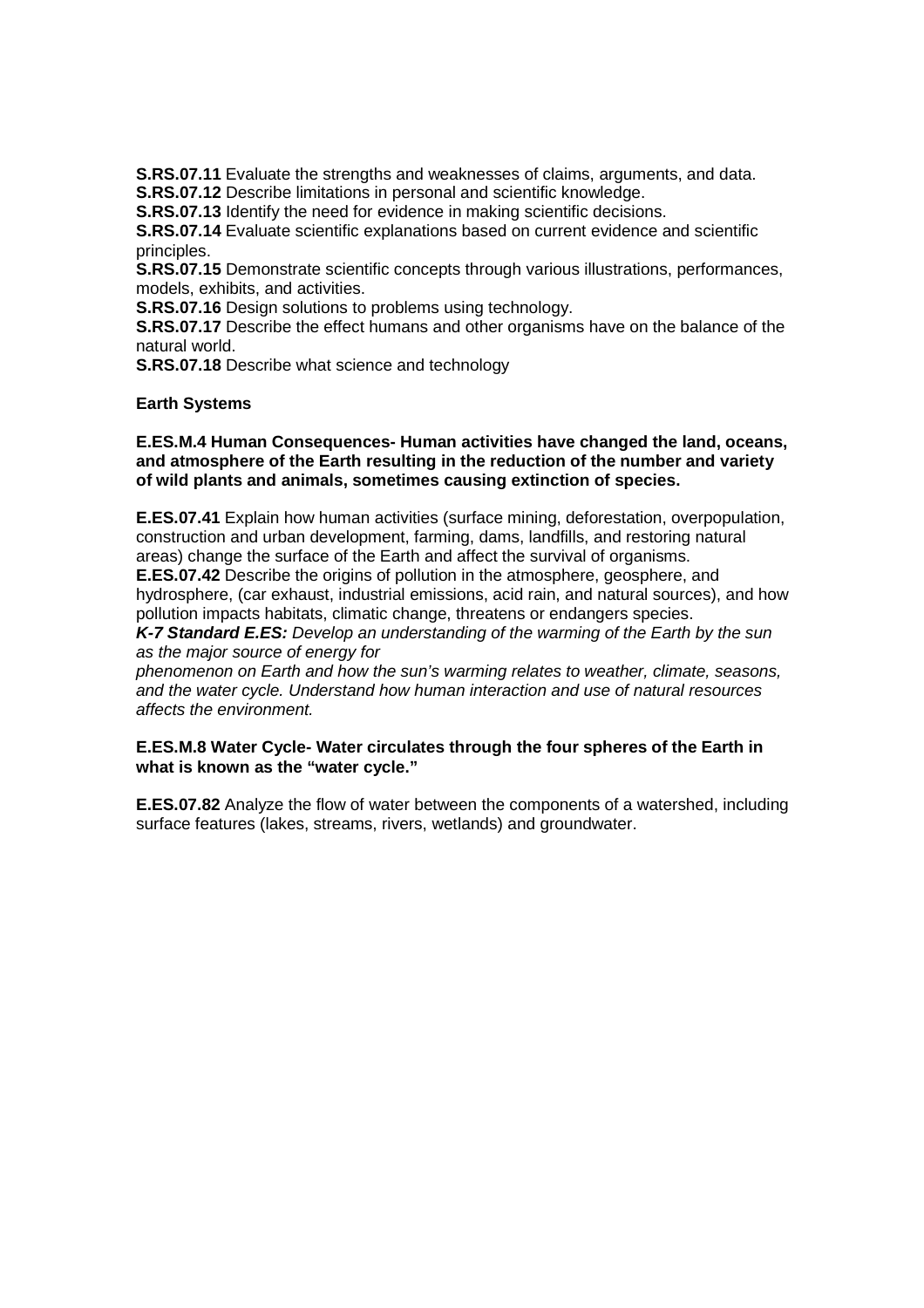### Grade Level Content Expectations Correlations to Stream Leaders Water Quality Monitoring Program High School

# **HIGH SCHOOL SCIENCE CONTENT EXPECTATIONS / EARTH SCIENCE**

# **E1.1 Scientific Inquiry**

E1.1A Generate new questions that can be investigated in the laboratory or field.

E1.1B Evaluate the uncertainties or validity of scientific conclusions using an understanding of sources of

measurement error, the challenges of controlling variables, accuracy of data analysis, logic of argument,

logic of experimental design, and/or the dependence on underlying assumptions.

E1.1C Conduct scientific investigations using appropriate tools and techniques (e.g., selecting an instrument

that measures the desired quantity—length, volume, weight, time interval, temperature with the

appropriate level of precision).

E1.1D Identify patterns in data and relate them to theoretical models.

E1.1E Describe a reason for a given conclusion using evidence from an investigation.

# **E1.2 Scientific Reflection and Social Implications**

E1.2A Critique whether or not specific questions can be answered through scientific investigations.

E1.2B Identify and critique arguments about personal or societal issues based on scientific evidence.

E1.2C Develop an understanding of a scientific concept by accessing information from multiple sources.

Evaluate the scientific accuracy and significance of the information.

E1.2D Evaluate scientific explanations in a peer review process or discussion format.

E1.2E Evaluate the future career and occupational prospects of science fields.

# **E2.4 Resources and Human Impacts on Earth Systems**

E2.4B Explain how the impact of human activities on the environment (e.g., deforestation, air pollution, coral reef destruction) can be understood through the analysis of interactions between the four Earth systems.

# **E4.1 Hydrogeology**

E4.1A Compare and contrast surface water systems (lakes, rivers, streams, wetlands) and groundwater in regard to